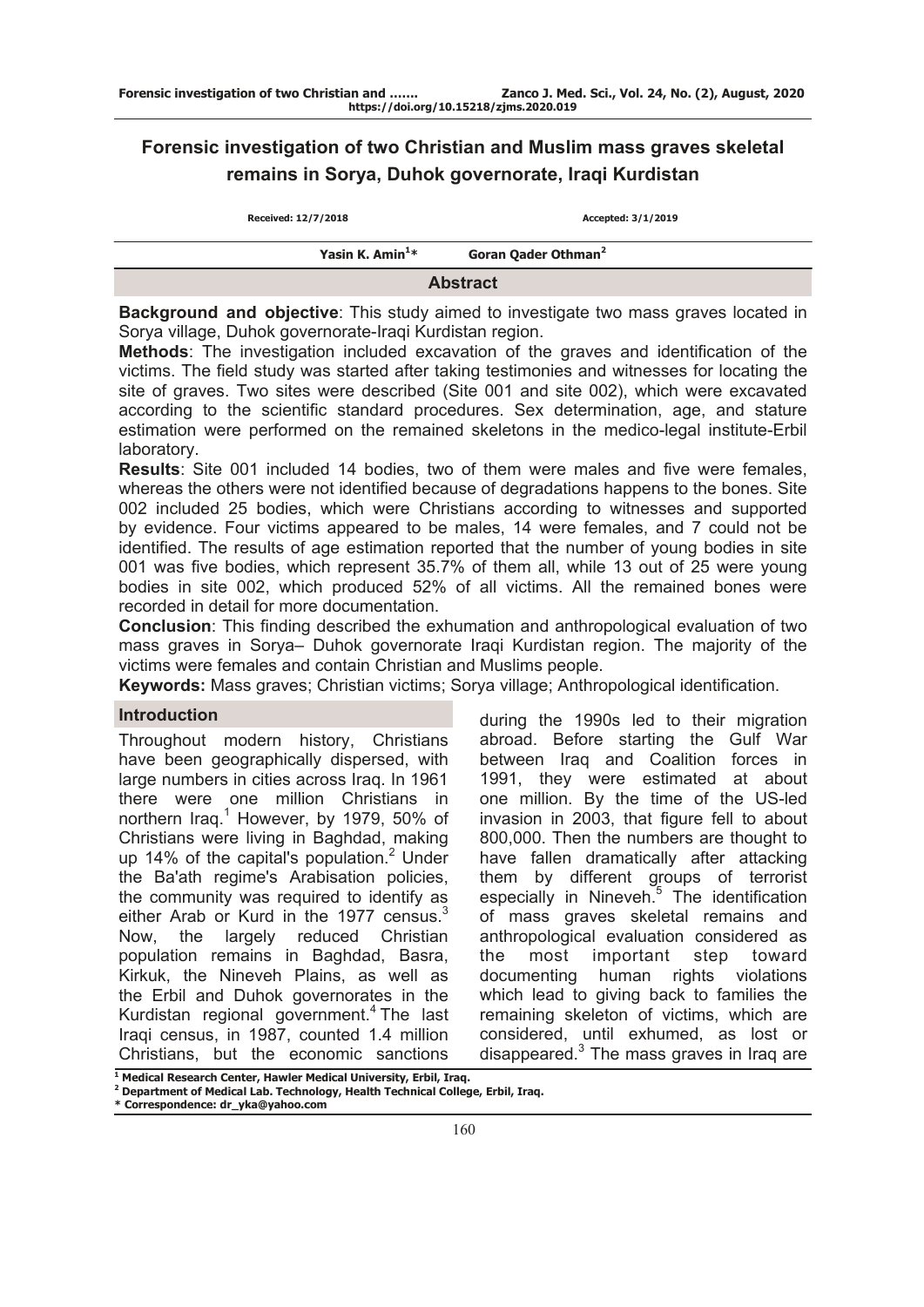| Forensic investigation of two Christian and |  |  |
|---------------------------------------------|--|--|
|                                             |  |  |

**Zanco J. Med. Sci., Vol. 24, No. (2), August, 2020 https://doi.org/10.15218/zjms.2020.019**

identified as unmarked sites containing at least six bodies. Some can be characterized as deep pits that appear to have been filled or by mounds of earth piled above the ground, but older mass graves are difficult to found because over this long period, they have been covered by debris and vegetation.<sup>6</sup> Various mass graves have been identified in almost all regions of Iraq that contain people of different religious and ethnic groups as well as foreign nationals, including Arabs such as Kuwaitis and Saudis.<sup>1</sup> The Iraqi government estimates that there are 250000 to a million missing people, according to the International Commission on Missing Persons (ICMP). However, some estimates put the number of missing from Saddam's attacks, including attacks against the Kurds in the 1980s and 1990s, at more than 1 million. Therefore, the Kurdish people say "There is another Iraq, buried under Iraq".<sup>2</sup> This paper's main intention is to present and discuss the exhumation, anthropological evaluation, and individual victim identification of two mass graves in Sorya village, Duhok governorate, Iraqi Kurdistan region.

# **Methods**

# **Testimonies and witnesses for locating the graves sites**

Despite the emotional influences on the witnesses' statements, they were still the most important and reliable source of information for general or specific site locations of the two graves. In this study, we depend on the witness's statements, which they were victims saved from the killing.

# **Site Description and Assessment**

Before the excavation took place, a preliminary visit to the suspected site was made to map the area to be excavated. Above all, we ensured that the area had been cleared of surface debris. The graves sites were in Sorya village, located on the old road between Duhok city and the countryside of Zakho. We found two mass grave sites (site 001 and site 002). The two mass grave sites were in different locations, near each other for about 50 meters, and they were different in their sizes. The first site appeared to be smaller and contains less number of bodies.

### **Excavation**

After identifying the two gravesites' location, the major dimensions (width, length, and depth) were estimated as closely as possible. The ground's surface was examined for finding any important evidence such as bullets, jewelry, personal belongings, etc.) before being slowly and carefully removed. Soil removal was then probed by careful use of picks and shovel and finally, with trowels and brushes. For site 002, which contained Christian people killed during the repression of 1969, we first broke the stony wall made by the Christian people for 42 years ago to recognize the place.



**Figure 1:** The excavation and exhumation processes in two mass graves in Sorya village, Duhok governorate, Iraqi Kurdistan region.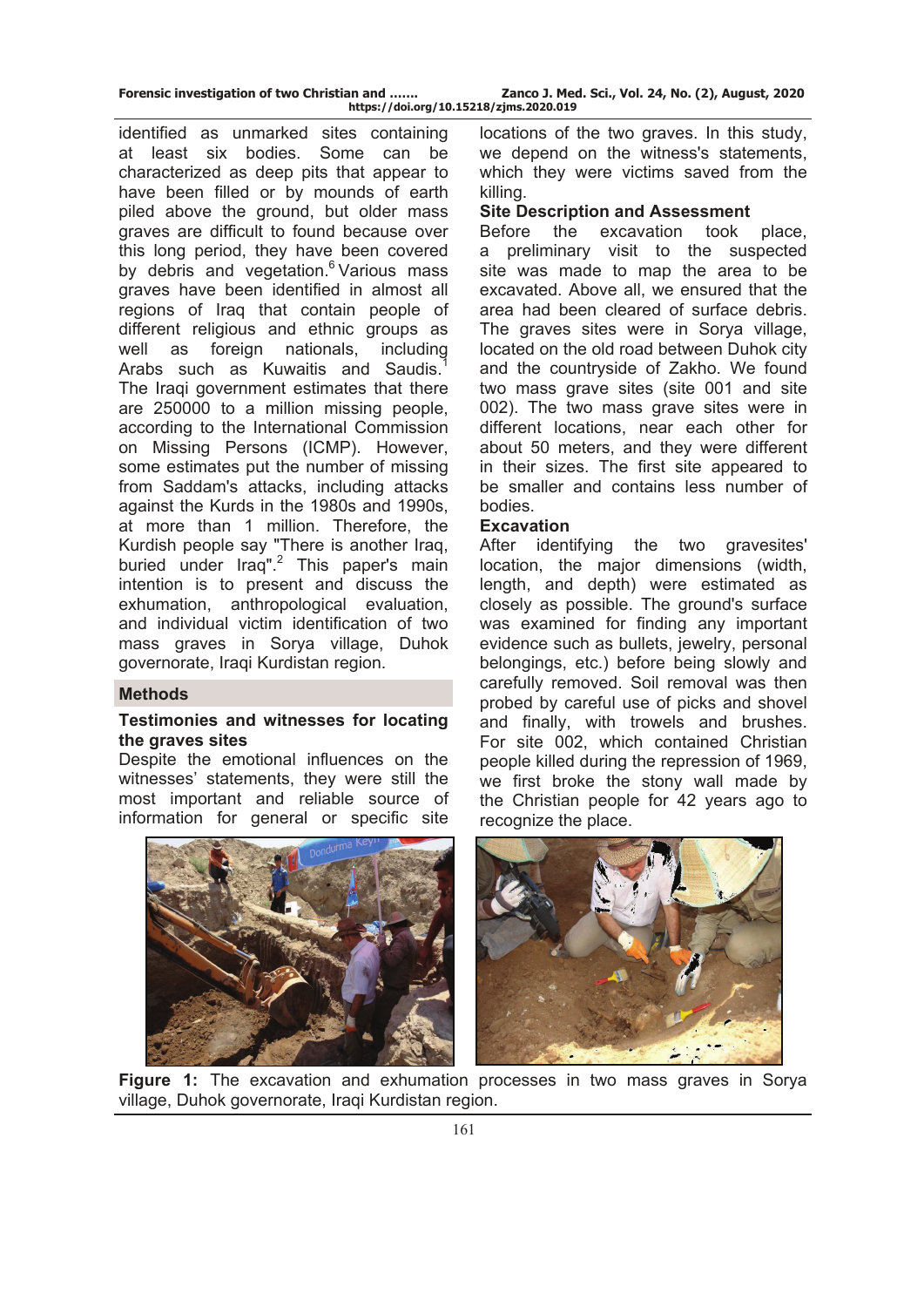**Forensic investigation of two Christian and ……. Zanco J. Med. Sci., Vol. 24, No. (2), August, 2020** 

**https://doi.org/10.15218/zjms.2020.019**

### **Osteological Analysis**

The osteological analysis is concerned with determining the identity of a skeleton by estimating its age, sex, and stature. A count of the 'minimum number of individuals' (MNI) was performed as a standard procedure in osteological reports on inhumations to confirm how many individuals are present by the articulated and disarticulated human bones. The MNI was calculated by counting all long bone ends, and other larger skeletal elements recovered. The MNI was considered as the largest number of these skeletons. The MNI is mostly lesser than the actual number of skeletons which have been interred on the site, but it can represent the scientifically proven minimum number of individuals in the graves.<sup>7</sup> The osteological analysis is concerned with the determination of the identity of a skeleton by estimating its age, sex, and stature. Age was determined using standard aging techniques.<sup>8</sup> Age estimation relies on the presence of the pelvis and uses different stages of bone development and degeneration to calculate the age of an individual. Age is split into two categories: Young victims include the ages below 18 years old, and adult victims, including the ages equal or more than 18 years old. Sex determination was carried out using standard osteological techniques, such as those described by Mays.9 Assessment of sex in both males and females relies on preserving the skull and the pelvis and can only be carried out once sexual characteristics have developed, during late puberty and early adulthood. Stature was estimated by applying the formulae for the maximum length of femur developed using modern Portuguese samples.<sup>10</sup>

# **Data analysis**

Microsoft Excel program was applied for summarizing and graphical presentation of the data. Percent values were calculated as a descriptive statistical analysis for the acquired data.

# **Results**

The victim's bodies then transferred to Erbil city, the Iraqi-Kurdistan region's capital city, where they stored in the morgue of the Kurdistan Medico-legal Institute. The laboratory works were done in special laboratories of the medico-legal institute for estimation of Age, Sex, and stature after the bodies have been separated and the skeleton outline finished. All the works had been done by a special team who had taken a training course in the ICMP program. The results are shown in Tables 1 and 2. Using a special form prepared by ICMP, we recorded the presented and absent bones for everybody as much as possible. This work was challenging and needed too much hard work, as most of the bones had degenerated. For determination of sex, we tried to determine all, but some bodies were not appropriated for that determination, especially the bodies of mass grave site 001.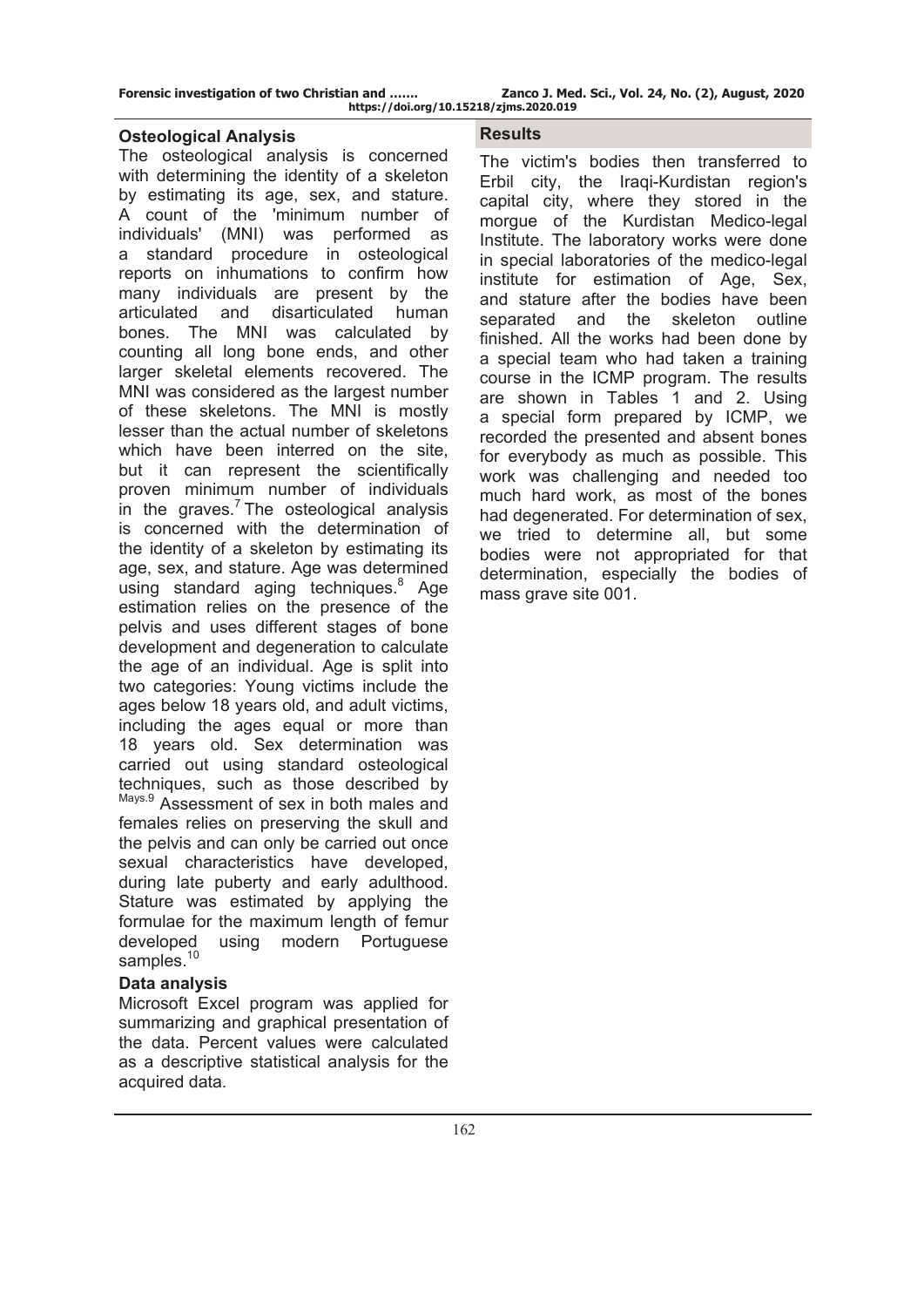**Forensic investigation of two Christian and ……. Zanco J. Med. Sci., Vol. 24, No. (2), August, 2020 https://doi.org/10.15218/zjms.2020.019**

| Case<br>No.    | <b>Structure</b><br>(cm) | Age | Cranial        | facial         | <b>Mandible</b> | vertebrae   | Upper<br>limb:<br>R | Upper<br>Limp: | <b>Pelvis</b>  | Upper<br>limb:<br>R | Lower<br>Limb:<br>L |
|----------------|--------------------------|-----|----------------|----------------|-----------------|-------------|---------------------|----------------|----------------|---------------------|---------------------|
| M <sub>1</sub> | N <sub>l</sub>           | 34  | N <sub>l</sub> | N <sub>l</sub> | N <sub>1</sub>  | 3           | $\mathbf 0$         | 1              | N <sub>1</sub> | 3                   | 2                   |
| M <sub>2</sub> | N <sub>1</sub>           | N.A | N <sub>1</sub> | N <sub>1</sub> | Av.             | 4           | 3                   | 0              | Av.            | $\mathbf 0$         | 0                   |
| M <sub>3</sub> | N <sub>1</sub>           | N.A | Av.            | Av.            | Av.             | 0           | $\mathbf 0$         | 0              | N <sub>1</sub> | 0                   | 0                   |
| M4             | 156                      | 15  | N <sub>l</sub> | N <sub>l</sub> | Av.             | 0           | $\pmb{0}$           | 3              | N <sub>1</sub> | $\mathbf 0$         | 0                   |
| M <sub>5</sub> | N <sub>1</sub>           | N.A | Av.            | NI             | <b>NI</b>       | 0           | $\mathbf{1}$        | 0              | N <sub>1</sub> | $\mathbf 0$         | 0                   |
| M <sub>6</sub> | 157                      | 16  | N <sub>1</sub> | N <sub>l</sub> | <b>NI</b>       | 5           | 0                   | 0              | Av.            | 1                   | $\overline{2}$      |
| M7             | 157                      | 13  | Av.            | Av.            | Av.             | 0           | 2                   | 0              | N <sub>1</sub> | 0                   | 0                   |
| M <sub>8</sub> | 171                      | 17  | Av.            | Av.            | Av.             | 11          | $\overline{2}$      | 3              | N <sub>1</sub> | 0                   | 0                   |
| M <sub>9</sub> | N <sub>1</sub>           | N.A | N <sub>1</sub> | N <sub>1</sub> | N <sub>1</sub>  | $\mathbf 0$ | $\mathbf 0$         | 0              | N <sub>1</sub> | $\mathbf 0$         | 0                   |
| M10            | N <sub>1</sub>           | N.A | N <sub>l</sub> | N <sub>1</sub> | <b>NI</b>       | 14          | 0                   | 0              | N <sub>l</sub> | $\mathbf 0$         | 0                   |
| M11            | N <sub>1</sub>           | N.A | N <sub>l</sub> | NI             | N <sub>l</sub>  | 10          | 0                   | 0              | Av.            | 0                   | 0                   |
| M12            | NI                       | N.A | Av.            | Av.            | Av.             | 5           | 4                   | 1              | Av.            | 0                   | 0                   |
| M13            | N <sub>1</sub>           | N.A | N <sub>1</sub> | N <sub>l</sub> | N <sub>l</sub>  | 3           | 1                   | $\overline{2}$ | Av.            | 0                   | 0                   |
| M14            | 170                      | 16  | N <sub>1</sub> | NI             | N <sub>1</sub>  | 22          | 4                   | 5              | Av.            | 1                   | 1                   |

**Table 1:** Site 001 detailed information including presented bones, age, and stature.

**Table 2:** Site 002 detailed information including presented bones, age and stature.

| Case<br>No.     | <b>Stature</b><br>$\mathsf{c}_{\mathsf{m}}$ | Age | Cranial        | <b>Facial</b>  | <b>Mandible</b> | Vertebrae   | <b>Upper</b><br>Limb:<br>R. | Upper<br>Limb:<br>L | <b>Pelvis</b> | Lower<br>Limb:<br>R | Lower<br>Limb:<br>L |
|-----------------|---------------------------------------------|-----|----------------|----------------|-----------------|-------------|-----------------------------|---------------------|---------------|---------------------|---------------------|
| F <sub>1</sub>  | 147                                         | 20  | ΝI             | <b>NI</b>      | ΝI              | $\mathbf 0$ | $\mathbf 0$                 | $\Omega$            | NI            | 2                   | 2                   |
| F <sub>2</sub>  | 135                                         | 14  | NI             | N <sub>l</sub> | N <sub>1</sub>  | 0           | $\mathbf 0$                 | 0                   | Av.           | 1                   | 3                   |
| F <sub>3</sub>  | NI                                          | N.A | Av.            | <b>NI</b>      | ΝI              | 4           | 1                           | 0                   | NI            | $\mathbf 0$         | 0                   |
| F <sub>4</sub>  | 152                                         | 27  | Av.            | Av.            | Av.             | 8           | 2                           | 0                   | Av.           | 3                   | 2                   |
| F <sub>5</sub>  | NI                                          | 14  | Av.            | Av.            | NI              | 15          | 1                           | 1                   | NI            | 0                   | 0                   |
| F <sub>6</sub>  | 157                                         | 18  | N <sub>l</sub> | N <sub>l</sub> | N <sub>l</sub>  | 3           | 0                           | 2                   | Av.           | 3                   | 2                   |
| F7              | NI                                          | N.A | Av.            | Av.            | Av.             | 25          | 3                           | 3                   | Av.           | 1                   | 1                   |
| F <sub>8</sub>  | 157                                         | 19  | Av.            | Av.            | Av.             | 6           | $\overline{2}$              | 3                   | NI            | 0                   | 0                   |
| F <sub>9</sub>  | 159                                         | 16  | Av.            | Av.            | Av.             | 6           | 3                           | 3                   | Av.           | 2                   | 1                   |
| F10             | NI                                          | 17  | NI             | NI             | NI              | 0           | 1                           | 1                   | Av.           | 1                   | 1                   |
| F11             | 160                                         | 16  | N <sub>l</sub> | NI             | ΝI              | 3           | $\mathbf 0$                 | 0                   | Av.           | 1                   | 1                   |
| F12             | 155                                         | 16  | N <sub>l</sub> | N <sub>1</sub> | ΝI              | 0           | $\mathbf 0$                 | 0                   | Av.           | 0                   | 1                   |
| F <sub>13</sub> | 160                                         | 17  | Av.            | Av.            | ΝI              | 5           | 1                           | $\mathbf{1}$        | NI            | 0                   | 0                   |
| F14             | 162                                         | 17  | NI             | N <sub>1</sub> | N <sub>l</sub>  | 10          | 1                           | 0                   | Av.           | 3                   | 0                   |
| F15             | N <sub>l</sub>                              | 14  | N <sub>l</sub> | N <sub>l</sub> | ΝI              | 0           | 2                           | 1                   | NI            | $\overline{2}$      | 3                   |
| F16             | 157                                         | N.A | NI             | ΝI             | ΝI              | 0           | 0                           | 0                   | Av.           | $\mathbf 0$         | 3                   |
| F17             | 161                                         | 16  | NI             | N <sub>l</sub> | N <sub>1</sub>  | 2           | 1                           | 2                   | Av.           | $\overline{2}$      | 1                   |
| F18             | 149                                         | 16  | NI             | ΝI             | ΝI              | 3           | $\mathbf 0$                 | 0                   | NI            | 3                   | 3                   |
| F19             | 144                                         | 15  | NI             | ΝI             | ΝI              | 6           | 1                           | 0                   | ΝI            | 0                   | 0                   |
| F20             | 161                                         | 18  | N <sub>1</sub> | N <sub>l</sub> | N <sub>1</sub>  | 0           | $\mathbf 0$                 | $\mathbf 0$         | Av.           | 2                   | 3                   |
| F21             | NI                                          | 16  | N <sub>l</sub> | N <sub>l</sub> | ΝI              | 0           | $\mathbf 0$                 | 0                   | NI            | $\mathbf 0$         | 2                   |
| F22             | NI                                          | N.A | NI             | ΝI             | ΝI              | 0           | 0                           | 0                   | Av.           | 0                   | 3                   |
| F <sub>23</sub> | 163                                         | 18  | NI             | ΝI             | ΝI              | 0           | 0                           | 0                   | Av.           | 1                   | 3                   |
|                 |                                             |     |                |                |                 |             |                             |                     |               |                     |                     |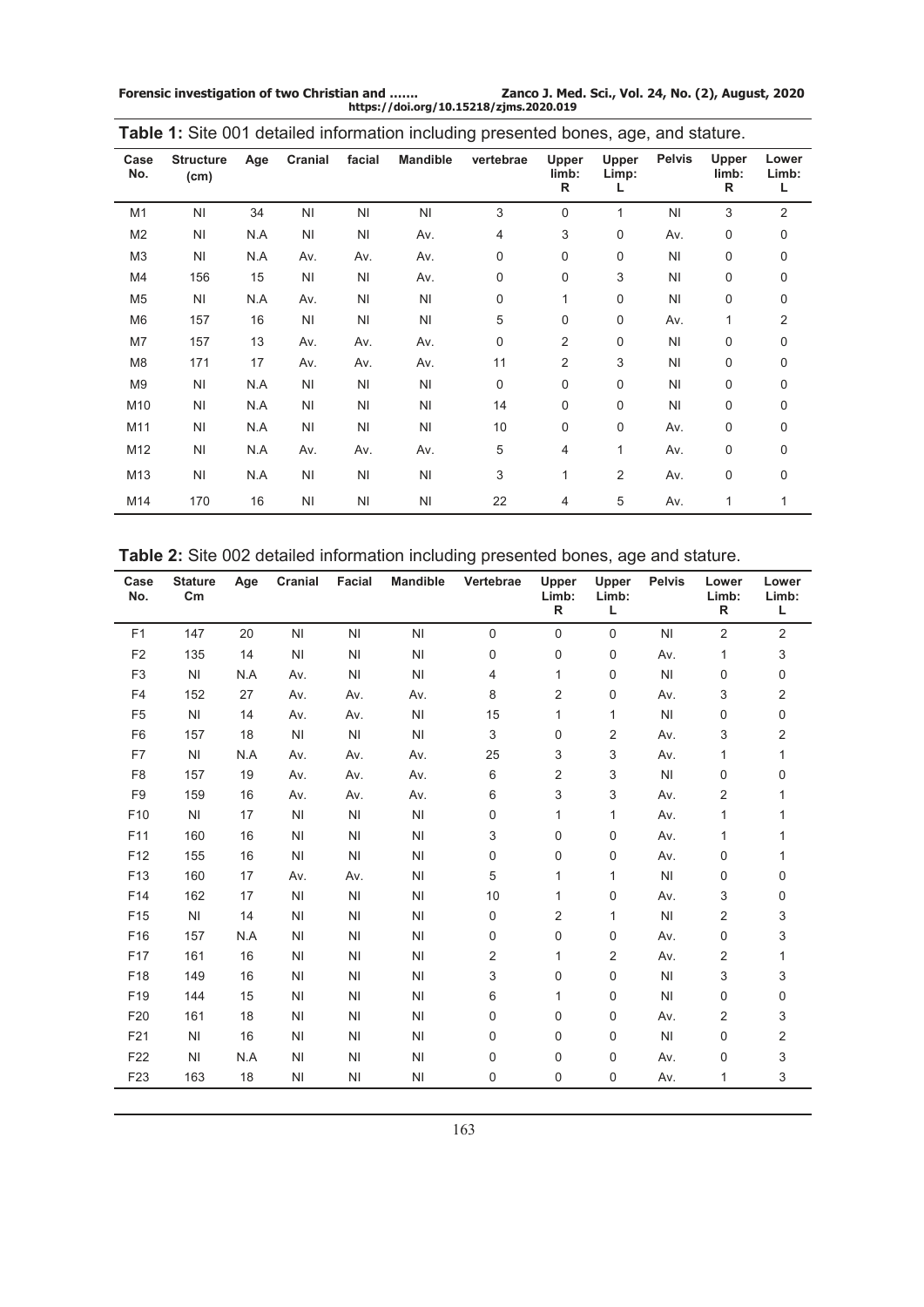| Forensic investigation of two Christian and | Zanco J. Med. Sci., Vol. 24, No. (2), August, 2020 |
|---------------------------------------------|----------------------------------------------------|
| https://doi.org/10.15218/zjms.2020.019      |                                                    |

Figure 2 illustrates the distribution of sex in both sites separately. According to our results, the majority of victims in both sites were females. We reported five females in site 001 among 14 Muslim bodies, while the number of females in site 002 was 14 out of 25 victims. However, we could not determine the sex of seven bodies in site 001 and seven victims in site 002. The technique applied for age identification was very useful, but the skeletal remains

were the challenge for age determination because the victims remaining bones determine the efficacy of the results.<sup>11</sup> In Figure 3, we explained the distribution of ages in both sites. According to the present study results, most of the victims were young people on both sites. The number of young bodies in site 001 was five bodies, which represent 35.7% of them all, while 13 out of 25 were young bodies in site 002, which produced 52% of all victims.



**Figure 2:** Sex distribution according to sex determination procedure in both sites.



**Figure 3:** Age distribution according to age determination procedure in both sites.



**Figure 4:** An evidence showing Christian cross found in site 002.